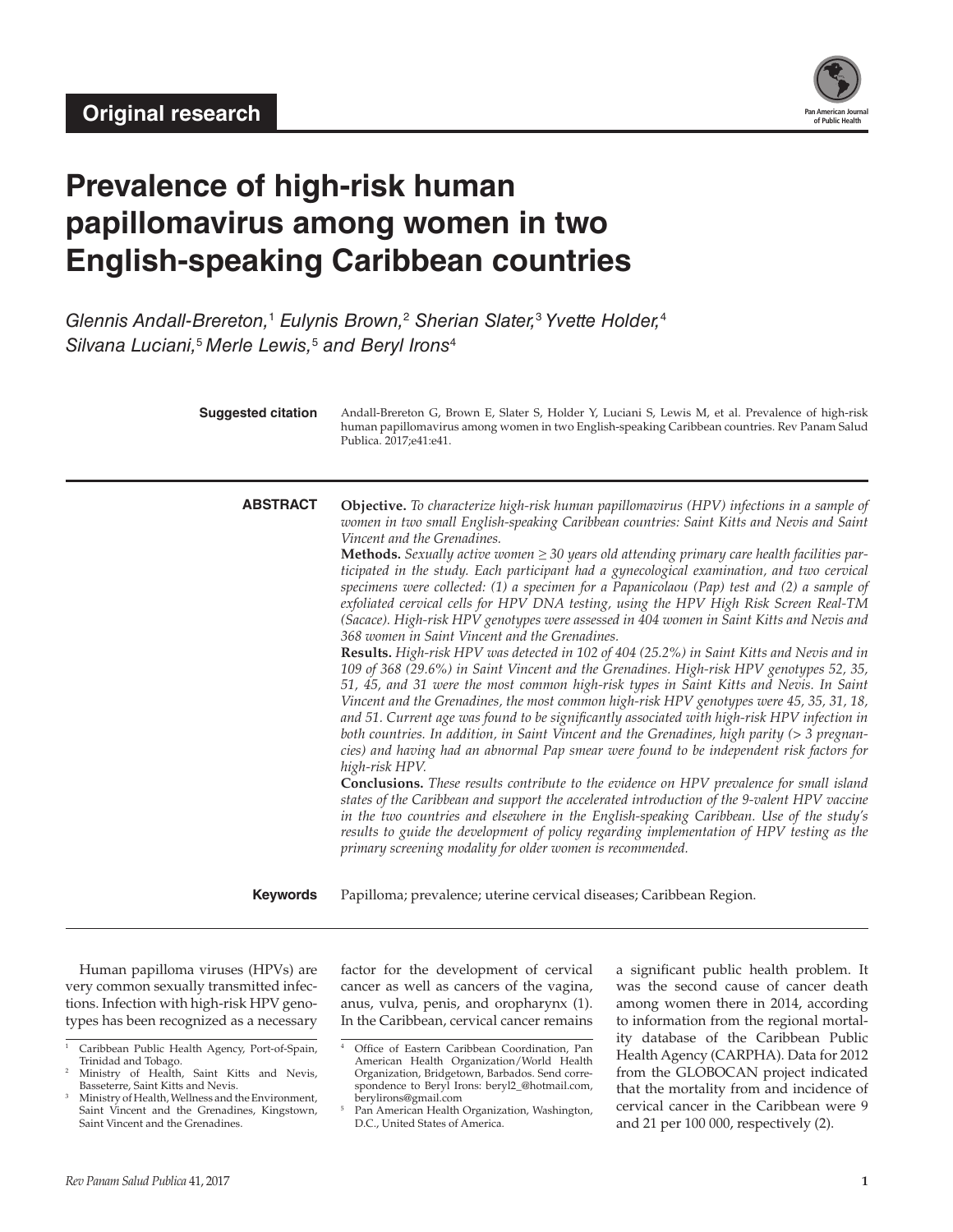HPV genotypes 16, 18, 31, 33, 35, 39, 45, 51, 52, 56, 58, and 59 have been identified as cervical carcinogens (3, 4). Interest in identifying HPV genotypes increased with the development of prophylactic vaccines, which have been shown to prevent high-grade lesions of the cervix; precancerous lesions of the vulva, vagina, and anus; and genital warts (1). Studies of HPV prevalence have been conducted in countries throughout the world as a means of identifying the potential impact of these vaccines in specified populations (3).

In the Caribbean, such studies have been done in cancer-free populations in three English-speaking countries: Belize, Jamaica, and Trinidad and Tobago (5–9). Before this current study, no information on HPV prevalence and distribution of highrisk types was available for the smaller countries (population sizes  $\leq 100000$ ) of the English-speaking Caribbean.

This study identified high-risk HPV infections in a sample of women in two small archipelagic countries in the English-speaking Caribbean: Saint Kitts and Nevis (2011 estimated population of 53 000) and Saint Vincent and the Grenadines (2011 estimated population of 109 903). In addition, the study sought to determine whether HPV infection is associated with sociodemographic, behavioral, and reproductive factors in the population.

The study was conducted by the Pan American Health Organization (PAHO) in collaboration with CARPHA and the Ministries of Health of Saint Kitts and Nevis and Saint Vincent and the Grenadines. Ethical approval for the study was granted by the Ministries of Health in the respective countries and by the Pan American Health Organization/World Health Organization Ethical Review Committee, based on the assurance of confidentiality of information and the potential benefit to participants.

## **MATERIALS AND METHODS**

## **Study population**

Participants for this cross-sectional study were recruited from February to November 2014. All islands in each country and all primary health care clinics on each island were included, as well as five voluntarily participating privatesector health sites (four in Saint Kitts and Nevis and one in Saint Vincent and the

Grenadines), one nongovernmental organization (NGO) (Saint Vincent Planned Parenthood Clinic), and two outreach sites at garment factories in Saint Kitts and Nevis.

A convenience sample of women 30 years or older attending primary care clinics, selected gynecologists, and NGO clinics in each country were invited to participate in the study. Informed consent was required and signed by each participant. An identification number was assigned and utilized on all study documentation for each respective participant. Participants were informed that strict confidentiality would be maintained and that no identification information would be reported, but instead used only for follow-up care. All persons meeting the study criteria and giving informed consent were entered into the study until 500 women from each country were recruited. No financial compensation was provided to participants for taking part in the study.

#### **Data Collection**

Standard operating procedures (SOPs), which included specimen collection, were developed for the study. Midwives and nursing staff were trained in interviewing techniques. The midwives were also trained in specimen collection using the SOPs.

**Questionnaire.** Each participant was interviewed privately and confidentially by a trained health staff member (usually a nurse), using a questionnaire. The questionnaire collected information on the demographic, behavioral, and reproductive characteristics of study participants as well as knowledge of and attitudes toward immunizations against vaccinepreventable diseases, HPV in particular.

**Sample collection.** Each participant had a gynecological examination done and cervical specimens collected by the trained midwives at the study sites. Specimens were collected for a Papanicolaou (Pap) test and for HPV DNA testing using the HPV High Risk Screen Real-TM (Sacace, Como, Italy) (10).

All cervical smears taken for Pap testing were immediately sprayed with a fixative prior to labeling and being packaged for transport to the laboratory. The cervical cells for HPV testing were taken

from the endocervix, using a Cytobrush, which was then placed in a specimen transport medium in a 2-ml vial.

Both specimens remained at room temperature until the end of the collection day, when they were then transported on ice packs to the central laboratory in each respective country for storage at 2 to 8 °C. The specimens collected for HPV DNA testing were later batch-shipped at 2 to 8 °C from each respective study country via air courier service to the Caribbean Genetics (CARIGEN) laboratory at the Department of Basic Medical Sciences, University of the West Indies, Mona, Kingston, Jamaica, for processing.

**Sample processing.** The Pap smear tests were processed at the University of the West Indies Pathology Laboratory, using the Bethesda cytology classification system. In order to ensure high-quality cytology results, every 10<sup>th</sup> slide was reread by another cytologist, and all positive smears were reviewed by the pathologist.

At CARIGEN, the specimens that were collected for HPV DNA testing were stored at  $2$  to  $8 °C$  once received, and they were extracted within three days, using an automated QIAxtractor (QIAGEN) DNA extraction instrument. The final extract was either tested immediately or stored at –20 °C prior to processing. For every set of 16 samples processed on the QIAxtractor, a phosphate-buffered saline (PBS) blank was used to serve as a "contamination control."

These specimens were tested for HPV using the HPV High Risk Screen Real-TM (Sacace), an in vitro Real Time amplification test for quantitative detection of high-risk human papillomavirus (genotypes 16, 18, 31, 33, 35, 39, 45, 51, 52, 56, 58, 59) in urogenital brushes. The test uses primers directed against regions of HPV A9 Group (16, 31, 33, 35, 52, 58); HPV A7 Group (18, 39, 45, 59); and HPV A5-A6 Group (51, 56); and with *β*-globin gene used as internal control to check for extracted DNA. Some samples with a high quantity of mucous or insufficient quantity of epithelial cells caused problems and were not processed properly on the extractor. This resulted in the internal control not being detected. Samples with a small quantity of cells resulted in a "low cell" reading. Both low-cells samples and those with high mucous content were reextracted using the DNA IQ Manual Extraction kit (Promega, Como, Italy).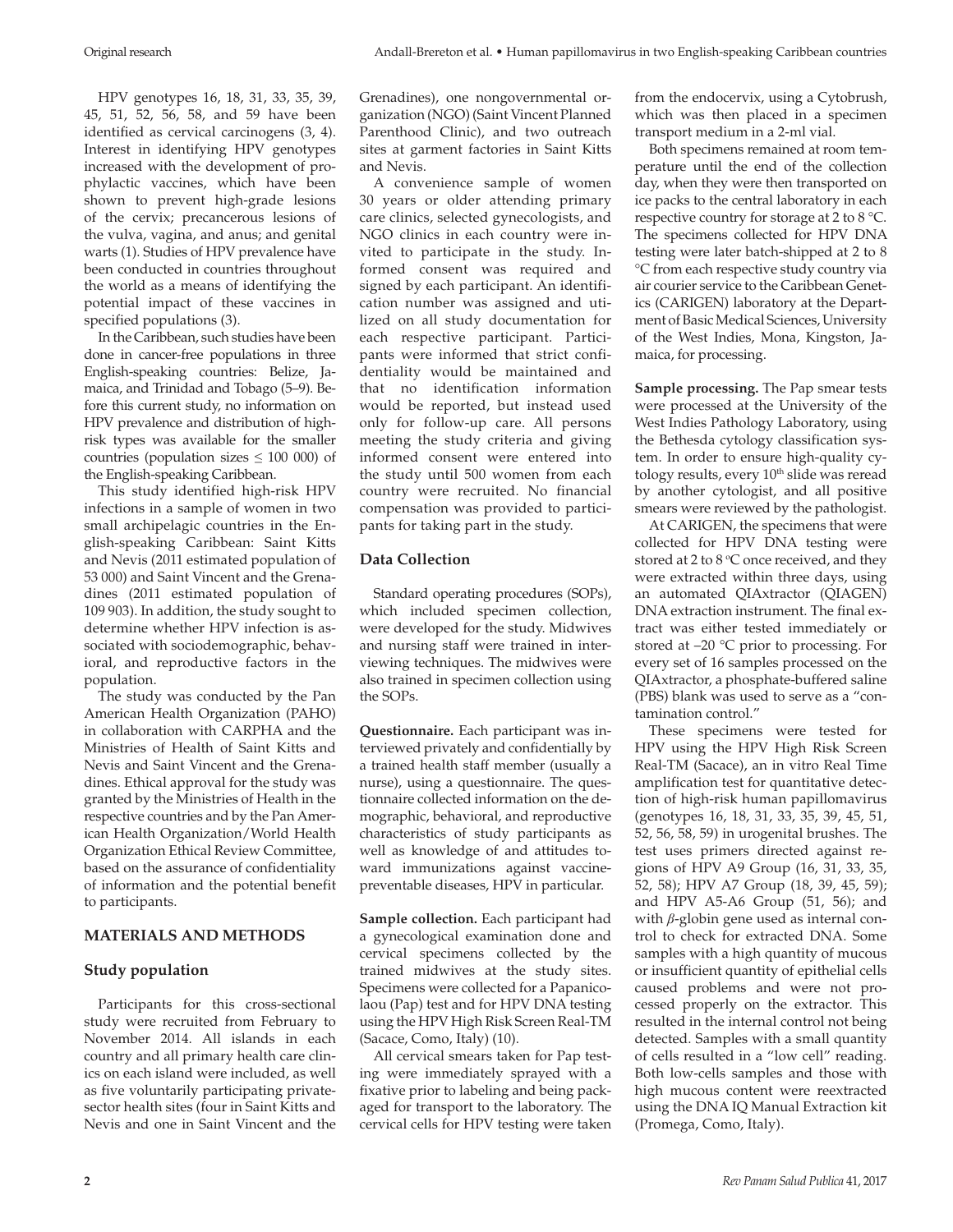DNA was amplified using the Rotor-Gene/6000 (Corbett Research)/Rotor-Gene Q (QIAGEN) Real Time PCR cycler, according to the manufacturer's instructions. After amplification, data from each run was exported to an Excel spreadsheet macro provided by the manufacturer that allowed for the calculation of HPV group and viral loads. Known standards and contamination controls were run with each amplification for viral load determination and PCR amplification efficiency.

The HPV typing was reported as high-risk HPV-positive with reference to the grouping (HPV A9 Group; HPV A7 Group; HPV A5-6 Group) included in the HPV High Risk Screen Real-TM (Sacace Biotechnologies) test, as HPV-negative, or as low cells. HPV typing was reported as high-risk HPVnegative if the test was negative for the aforementioned groupings. HPV typing was reported as low cells if there were insufficient epithelial cells.

With the HPV typing, the specimens that were identified as positive were typed for HPV using also the HPV High Risk Type Real-TM (Sacace). This is an in vitro Real Time amplification test for quantitative detection of high-risk human papillomavirus types 16, 18, 31, 33, 35, 39, 45, 51, 52, 56, 58, and 59 in urogenital brushes. Each vial contains primers directed against regions of each HPV type and a *β*-globin gene used as an internal control.

DNA was amplified using the Rotor-Gene/6000 (Corbett Research)/Rotor-Gene Q (QIAGEN) Real Time PCR cycler, according to manufacturer's instructions. After amplification, data from each run was exported to an Excel spreadsheet macro provided by the manufacturer. This allowed for the identification of the individual HPV types. Known positives were run with each amplification to check for PCR amplification efficiency. A blank sample of nuclease-free water was also run with each amplification as a contamination control. The respective HPV type was reported for all the HPV types included in the HPV High Risk Type Real-TM (Sacace) test.

# **Statistical analysis**

The analysis was restricted to the participants whose cervical specimens were adequate for HPV DNA isolation, which

was 404 in Saint Kitts and Nevis and 368 in Saint Vincent and the Grenadines. Data were analyzed using EPi Info version 7 software. Cross-tabulations were used to explore associations of the presence of high-risk HPV infection with the several demographic, behavioral, and reproductive factors and the Pap smear results. Risk ratios and chi-squared statistics were used to determine the strength of associations. Using abnormal Pap smears and the presence of high-risk HPV infection as dependent variables, multiple logistic regression analyses were then used to model the relationship of possible risk factors from among the demographic, behavioral, and reproductive variables with these outcome variables.

# **RESULTS**

The results presented are for the women who had cervical specimens that were satisfactory for testing for HPV DNA. The number of cervical specimens that were not satisfactory for testing (due to problems with storage and transportation) and that were thus excluded from processing and analysis was 96 of 500 (19.2%) in Saint Kitts and Nevis and 132 of 500 (26.4%) in Saint Vincent and the Grenadines.

#### **Characteristics of study participants tested for high-risk HPV**

In Saint Kitts and Nevis, of the 404 women who were tested for high-risk HPV, 56.5% of them were between 30 and 44 years old and 43.5% were 45 or older. In Saint Vincent and the Grenadines, of the 368 women tested, 51.7% were between 30 and 44 years old and 48.3% were 45 or over. The median age of the women in Saint Kitts and Nevis was 42 years (mean  $=$  43.7 years; range, 30 to 81 years), while in Saint Vincent and the Grenadines, the median age was 44 years  $(mean = 45.2 \text{ years}; range, 30 \text{ to } 77 \text{ years}).$ 

There were significant differences in the demographic profile of the participants from the two countries, as shown in Table 1.

## **High-risk HPV genotypes**

In both of the countries in the study, a little over one-quarter of those who were tested were positive for high-risk HPV: 102 of 404 (25.2%) in Saint Kitts and Nevis and 109 of 368 (29.6%) in Saint Vincent and the Grenadines.

There were 12 high-risk HPV genotypes detected in the women tested in the two countries: 16, 18, 31, 33, 35, 39, 45, 51, 52, 56, 58, and 59 (Figure 1). Figure 1 also compares the prevalence of those genotypes in the two Caribbean countries with the levels for the entire world (11).

Overall, HPV high-risk genotypes 45, 35, 31, and 52 were the most prevalent types detected in the two Caribbean countries in the study. HPV 52 and 35 were the most prevalent high-risk types in Saint Kitts and Nevis. In Saint Vincent and the Grenadines, the most prevalent types were 45, 35, and 31. HPV 16 was detected in 10 of 102 (9.8%) of the high-risk infections in Saint Kitts and Nevis and in 9 of 109 (8.3%) of those in Saint Vincent and the Grenadines. HPV 18 was identified in 9 of 102 (8.8%) of the high-risk infections in Saint Kitts and Nevis and in 13 of 109 (11.9%) of those in Saint Vincent and the Grenadines.

# **High-risk HPV genotypes and cytological abnormalities**

In Saint Kitts and Nevis, of the 102 women with high-risk HPV infections, 6 of them (5.9%) also had abnormal Pap smears. Of those 6, 4 of them were classified as atypical squamous cell of undetermined significance (ASCUS) and 2 were classified as low-grade squamous intraepithelial lesions (LSIL). Of those 6, 2 of them had high-risk HPV 16 infections, and none of them had an HPV 18 infection.

In Saint Vincent and the Grenadines, of the 109 women with high-risk HPV infections, 14 of them (12.8%) also had abnormal Pap smears. Of the 14 abnormal smears, 3 of them were classified as AS-CUS, 5 were LSIL, and 6 were high-grade squamous intraepithelial lesions (HSIL). Of the 6 HSILs, 2 were associated with high-risk HPV 31, and 1 was associated with HPV type 16. Also, 1 HSIL was associated with HPV 18 in a multiple infection with HPV types 45, 33, and 52. The remaining 2 of the 6 HSILs were associated with HPV 52 and HPV 58. Overall in Saint Vincent and the Grenadines, 6 of the 14 (42.8%) of those with abnormal Pap smears were infected with high-risk HPV 16 or 18. Of those with abnormal smears, 4 of them (28.5%) were infected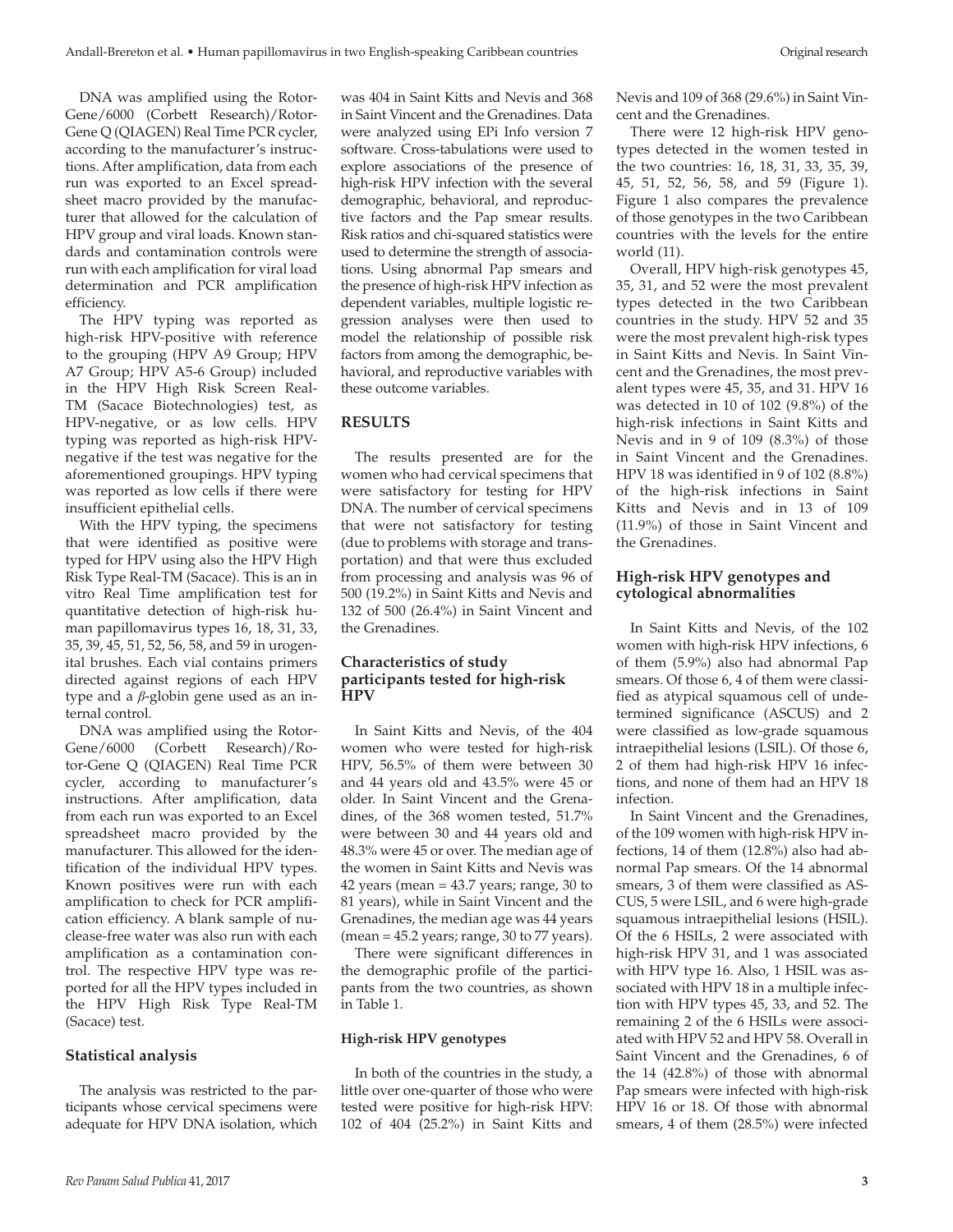# **TABLE 1. Demographic characteristics (%) of participants tested for high-risk HPV in Saint Kitts and Nevis and in Saint Vincent and the Grenadines, 2014**

| Characteristic                               | Saint Kitts and Nevis<br>$(n = 404)$ | Saint Vincent and the<br>Grenadines ( $n = 368$ ) | $\mathsf{P}$ |  |
|----------------------------------------------|--------------------------------------|---------------------------------------------------|--------------|--|
| <b>Marital status</b>                        |                                      |                                                   | < 0.01       |  |
| Single                                       | 52.7                                 | 40.2                                              |              |  |
| <b>Married</b>                               | 35.6                                 | 39.2                                              |              |  |
| Other                                        | 10.1                                 | 20.3                                              |              |  |
| Not stated                                   | 1.6                                  | 0.5                                               |              |  |
| <b>Employment status</b>                     |                                      |                                                   | < 0.01       |  |
| Employed                                     | 89.7                                 | 54.6                                              |              |  |
| Housewife                                    | 2.8                                  | 20.5                                              |              |  |
| Unemployed                                   | 5.7                                  | 24.7                                              |              |  |
| Not stated                                   | 1.8                                  | 0.2                                               |              |  |
| Education                                    |                                      |                                                   | < 0.01       |  |
| Primary or less                              | 10.9                                 | 65.6                                              |              |  |
| Secondary only                               | 65.1                                 | 27.0                                              |              |  |
| Tertiary                                     | 7.5                                  | 2.2                                               |              |  |
| Other                                        | 15.4                                 | 4.6                                               |              |  |
| Not stated                                   | 1.2                                  | 0.7                                               |              |  |
| Gross household income                       |                                      |                                                   | < 0.01       |  |
| < 2 500 EC dollars (< US\$ 932) <sup>a</sup> | 52.1                                 | 81.0                                              |              |  |
| > 2 500 EC dollars (> US\$ 932)              | 40.0                                 | 14.9                                              |              |  |
| Not stated                                   | 7.9                                  | 4.1                                               |              |  |
| Parity                                       |                                      |                                                   | < 0.01       |  |
| 0-3 pregnancies                              | 61.1                                 | 46.7                                              |              |  |
| $\geq$ 4 pregnancies                         | 38.9                                 | 53.3                                              |              |  |
| No. of sexual partners in lifetime           |                                      |                                                   | 0.01         |  |
| 6 or more                                    | 24.3                                 | 18.1                                              |              |  |
| $3 - 5$                                      | 44.1                                 | 46.6                                              |              |  |
| $1 - 2$                                      | 25.7                                 | 29.0                                              |              |  |
| Not stated                                   | 5.9                                  | 6.2                                               |              |  |
| Age at first coitus                          |                                      |                                                   | < 0.01       |  |
| $<$ 17 yrs                                   | 40.3                                 | 48.9                                              |              |  |
| $\geq$ 17 yrs                                | 50.5                                 | 43.5                                              |              |  |
| Not stated                                   | 9.2                                  | 7.6                                               |              |  |
| Condom use at first coitus                   |                                      |                                                   | < 0.01       |  |
| No                                           | 59.9                                 | 72.8                                              |              |  |
| Yes                                          | 35.1                                 | 23.9                                              |              |  |
| Not stated                                   | 5.0                                  | 3.3                                               |              |  |

**<sup>a</sup>** EC dollars = East Caribbean dollars.

with HPV 16, and 2 of them (14.3%) with high-risk HPV 18.

In the two countries, more than a fifth of the women with high-risk HPV were infected with multiple types of high-risk HPV. This was true in Saint Kitts and Nevis for 28 of 102 women (27.4%) and in Saint Vincent and the Grenadines for 23 of 109 women (21.1%). Just over a third of the total number of multiple infections in each country included high-risk HPV 16 or 18: in Saint Kitts and Nevis, 11 of the 28 (39.3%), and, in Saint Vincent and the Grenadines, 9 of 23 (39.1%). Multiple high-risk types were identified in 2 of 6 of those with abnormal smears (1 ASCUS

and 1 LSIL) in Saint Kitts and Nevis and 6 of 14 (42.8%) of those with abnormal smears (2 ASCUS, 3 LSIL, and 1 HSIL) in Saint Vincent and the Grenadines.

## **High-risk HPV and risk factors**

In Saint Kitts and Nevis, only current age was found to be very significantly associated with high-risk HPV infection (*P* < 0.01). In Saint Vincent and the Grenadines, in addition to current age, number of sexual partners in the lifetime  $(\geq 3$  partners), number of pregnancies (> 3 pregnancies), and having had an abnormal Pap smear were also significantly associated with

high-risk HPV status (*P* < 0.05). In Saint Kitts and Nevis, participants with abnormal Pap smears also had a high prevalence of high-risk HPV. However, no significant association could be ascertained due to the small numbers (Table 2).

Multivariate logistic regression analyses confirmed the associations and identified them as independent risk factors. In both Saint Kitts and Nevis and in Saint Vincent and the Grenadines, younger women were approximately twice as likely to have a high-risk HPV infection (risk ratio (RR) of 2.38 and of 1.85, respectively). In Saint Vincent and the Grenadines, parity > 3 pregnancies and abnormal Pap smear result were also identified as independent significant risk factors, with such women more than twice as likely to have a high-risk HPV infection (RR of 2.31 and of 2.44, respectively). The number of sexual partners, though associated, was not identified as an independent risk factor for high-risk HPV infection (Table 3).

# **DISCUSSION**

The study used a convenience sample, and the recruitment of study participants was done at sites associated with the provision of health care. As a consequence, women who do not readily access health care may have been excluded. This may have introduced bias into the study, so the results are not generalizable to the general population of women 30 years and older or those with other healthseeking behaviors in the two countries.

The results reported are only for the women who had cervical specimens that were satisfactory for testing for HPV DNA. A large percentage had cervical specimens that were unsatisfactory for testing: 96 of 500 (19.2%) of study participants in Saint Kitts and Nevis, and 132 of 500 (26.4%) in Saint Vincent and the Grenadines. These specimens could not be processed and were therefore excluded from the analysis. As a consequence, there is a possibility that important information may have been lost by not being able to process the unsatisfactory cervical specimens. Issues such as the need for air courier shipment service from each respective study country to Jamaica and inadequate cold storage of cervical specimens from both countries may have impacted the quality of the specimens and resulted in loss of valuable information.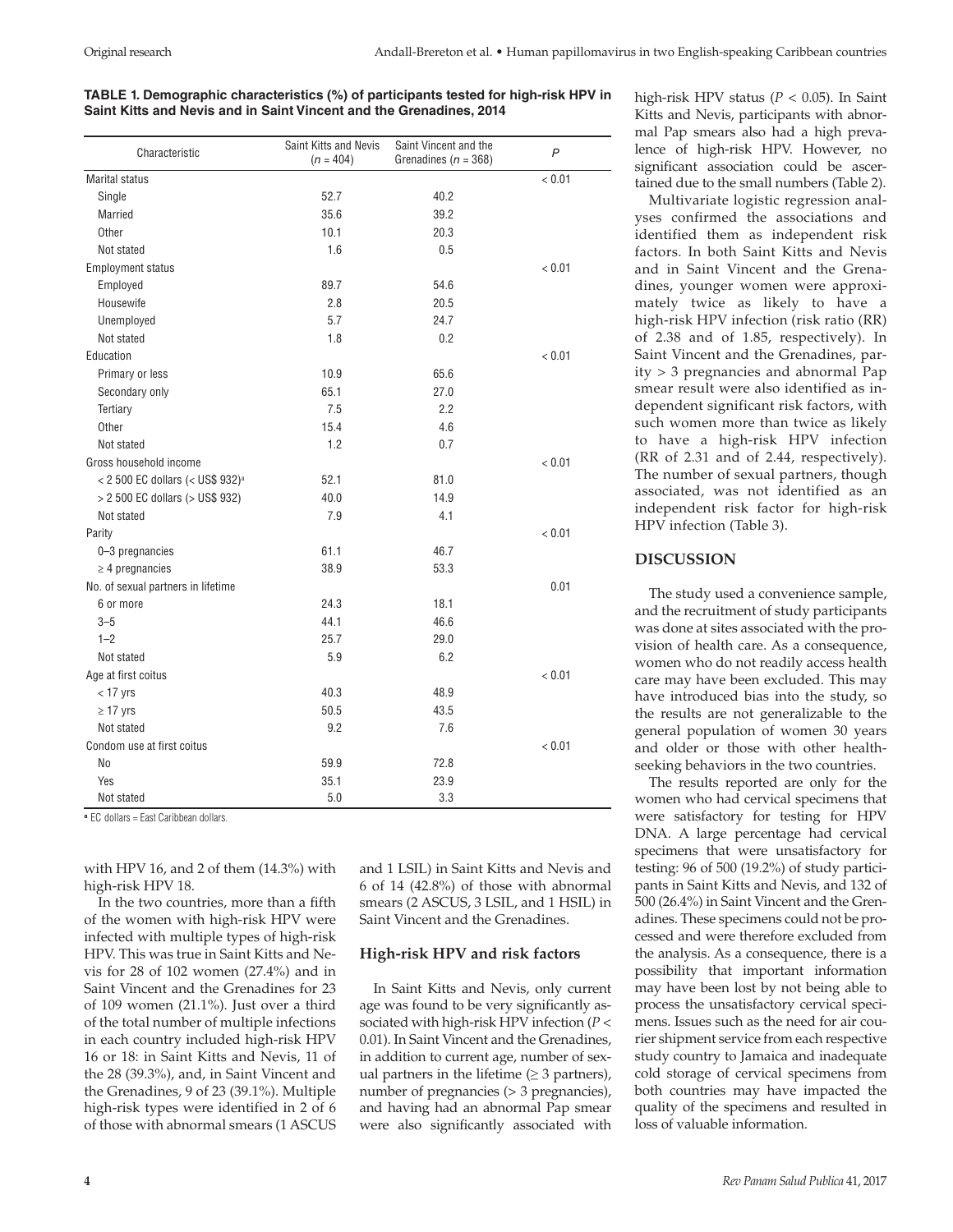



*Source:* Prepared by the authors using the results of this study and the world HPV prevalence data from Bruni et al. (11).

#### **TABLE 2. Factors associated with high-risk-HPV-positive women in Saint Kitts and Nevis and Saint Vincent and the Grenadines, 2014**

|                                                | Saint Kitts and Nevis  |              |               |         |              | Saint Vincent and the Grenadines |              |               |         |                |
|------------------------------------------------|------------------------|--------------|---------------|---------|--------------|----------------------------------|--------------|---------------|---------|----------------|
| Variable                                       | HPV prevalence<br>Sub- |              | Chi-          |         | Sub-         | HPV prevalence                   |              | Chi-          |         |                |
|                                                | population $(n)$       | $\mathsf{n}$ | $\frac{0}{0}$ | squared | $\mathsf{P}$ | population $(n)$                 | $\mathsf{n}$ | $\frac{0}{0}$ | squared | $\overline{P}$ |
| Age group                                      |                        |              |               | 12.7    | < 0.01       |                                  |              |               | 4.51    | 0.03           |
| $30 - 44$ years                                | 228                    | 73           | 32.0          |         |              | 188                              | 65           | 34.6          |         |                |
| $\geq 45$                                      | 176                    | 29           | 16.5          |         |              | 180                              | 44           | 24.4          |         |                |
| Age at first coitus                            |                        |              |               | 0.22    | 0.64         |                                  |              |               | 0.14    | 0.70           |
| $<$ 17 years                                   | 162                    | 43           | 26.5          |         |              | 180                              | 54           | 30.0          |         |                |
| $\geq$ 17 years                                | 205                    | 50           | 24.4          |         |              | 160                              | 45           | 28.1          |         |                |
| Contraceptive use at first coitus <sup>a</sup> |                        |              |               | 0.00    | 0.97         |                                  |              |               | 2.52    | 0.11           |
| Yes                                            | 142                    | 36           | 25.4          |         |              | 88                               | 32           | 36.4          |         |                |
| No                                             | 262                    | 66           | 25.2          |         |              | 280                              | 77           | 27.5          |         |                |
| Number of sexual partners in<br>lifetime       |                        |              |               | 4.15    | 0.13         |                                  |              |               | 8.44    | 0.01           |
| $\geq 6$                                       | 98                     | 31           | 31.6          |         |              | 70                               | 27           | 38.6          |         |                |
| $3 - 5$                                        | 178                    | 44           | 24.7          |         |              | 180                              | 57           | 31.7          |         |                |
| $1 - 2$                                        | 104                    | 20           | 19.2          |         |              | 112                              | 22           | 19.6          |         |                |
| Number of pregnancies                          |                        |              |               | 0.15    | 0.70         |                                  |              |               | 5.17    | 0.02           |
| $0 - 3$                                        | 247                    | 64           | 25.9          |         |              | 172                              | 41           | 23.8          |         |                |
| $\geq 4$                                       | 157                    | 38           | 24.2          |         |              | 196                              | 68           | 34.7          |         |                |
| Abnormal Pap smear                             |                        |              |               | 1.79    | 0.18         |                                  |              |               | 7.86    | 0.01           |
| Yes                                            | 19                     | 6            | 40.0          |         |              | 26                               | 14           | 53.8          |         |                |
| <b>No</b>                                      | 39                     | 96           | 24.7          |         |              | 342                              | 95           | 27.8          |         |                |

**Source:** Prepared by authors using the results of this study.

a Contraceptive use = use of condom or diaphragm as barrier method capable of reducing the risk of HPV infection.

The study sites used were in both the public and private health sector. However, the number of participants recruited from the latter were small and therefore did not yield enough data to detect differences in demographic, behavioral, and reproductive factors or HPV prevalence between the participants seen in public and private health care settings.

To our knowledge, this is the first report on HPV prevalence and HPV genotypes done in any of the islands of the Organization of Eastern Caribbean States (OECS). The prevalence of high-risk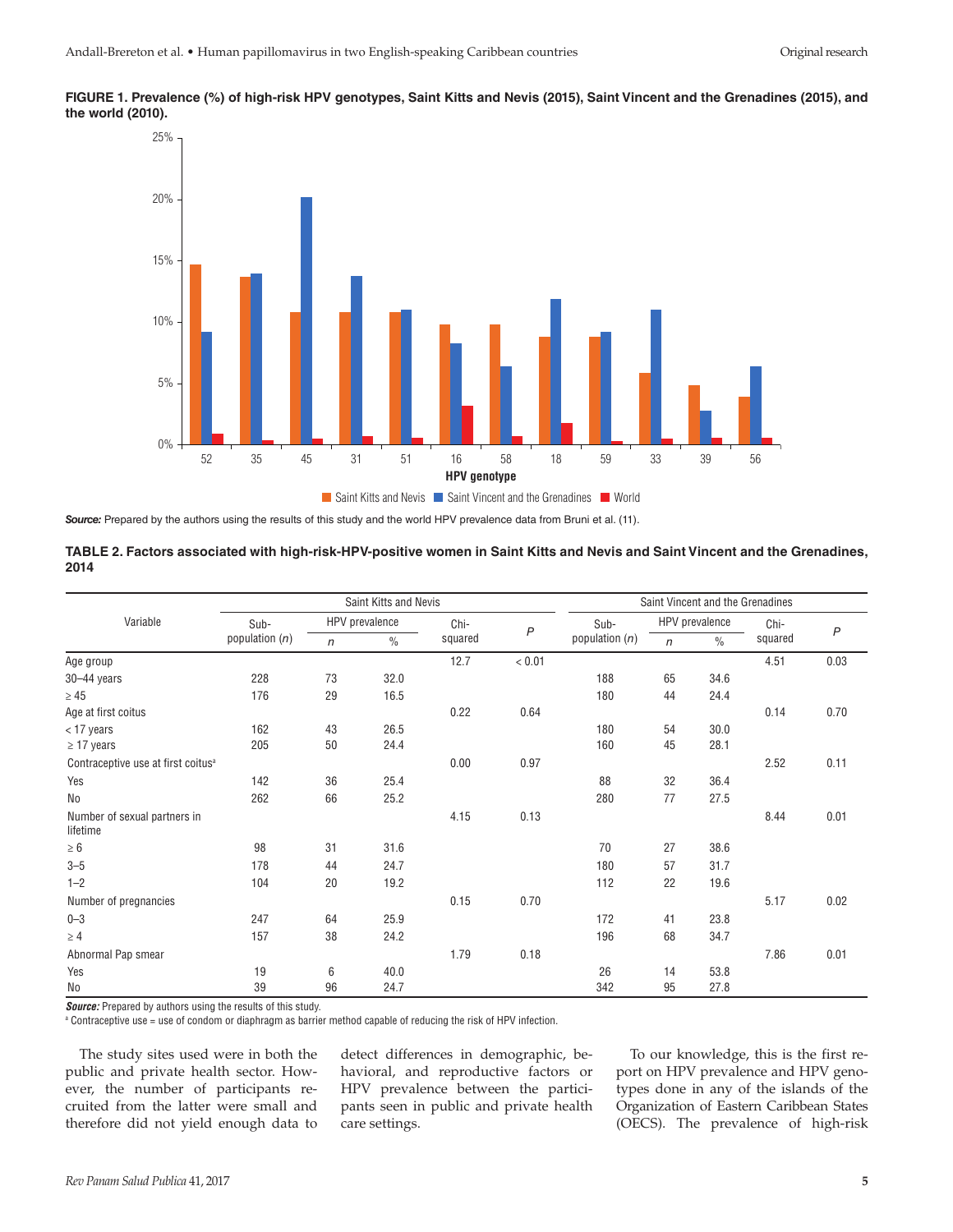#### **TABLE 3. Independent risk factors for high-risk HPV in women in Saint Kitts and Nevis and in Saint Vincent and the Grenadines, 2014, with risk ratios and 95% confidence intervals (CIs)**

| Risk factor or variable                                           |            | Saint Kitts and Nevis |        |            | Saint Vincent and the Grenadines |        |  |  |
|-------------------------------------------------------------------|------------|-----------------------|--------|------------|----------------------------------|--------|--|--|
|                                                                   | Risk ratio | 95% CI                | D      | Risk ratio | 95% CI                           | P      |  |  |
| High parity $(> 3$ pregnancies)                                   | 09. ا      | $0.63 - 1.87$         | 0.76   | 2.31       | 1.30-4.14                        | < 0.01 |  |  |
| No barrier contraception at first coitus<br>(condom or diaphragm) | 1.14       | $0.67 - 1.93$         | 0.63   | 0.56       | $0.30 - 1.03$                    | 0.06   |  |  |
| Age group (30–44 years)                                           | 2.38       | 1.35–4.17             | < 0.01 | 1.85       | $1.06 - 3.33$                    | 0.03   |  |  |
| Age at first coitus $($ > 17 years)                               | 1.07       | $0.63 - 1.85$         | 0.78   | 1.03       | $0.61 - 1.74$                    | 0.92.  |  |  |
| No. of sexual partners in lifetime (3-5)                          | 1.27       | $0.70 - 2.27$         | 0.44   | 1.20       | $0.64 - 2.27$                    | 0.56   |  |  |
| No. of sexual partners in lifetime $(>5)$                         | 1.75       | $0.84 - 3.70$         | 0.14   | 2.13       | $1.00 - 4.55$                    | 0.05   |  |  |
| Abnormal Pap smear                                                | .87        | $0.59 - 5.96$         | 0.28   | 2.44       | $1.02 - 5.84$                    | 0.04   |  |  |

*Source:* Prepared by authors using results from this study.

#### **TABLE 4. Prevalence (%) of high-risk HPV genotypes in various Caribbean countries, according to this study and other research**

| Genotype | Saint Kitts and<br>Nevis (this study) | Saint Vincent and<br>the Grenadines<br>(this study) | Jamaica (Lewis-<br>Bell et al. 2013<br>(6) | Jamaica (Watt<br>et al. 2009<br>(7)) | Trinidad (Andall-<br>Brereton et al.<br>2011(9) | Tobago (Ragin<br>et al. 2007<br>(8) | Belize (Cathro<br>et al. 2009<br>(5) | Caribbean (Tobago<br>& Jamaica) (Ragin<br>et al. 2009 (12)) |
|----------|---------------------------------------|-----------------------------------------------------|--------------------------------------------|--------------------------------------|-------------------------------------------------|-------------------------------------|--------------------------------------|-------------------------------------------------------------|
| 16       | 9.8                                   | 8.3                                                 | 6.2                                        | 18.4                                 | 9.5                                             | 6.7                                 | 2.8                                  | 13                                                          |
| 18       | 8.8                                   | 11.9                                                | 4.3                                        | 14.5                                 | 8.6                                             | 2.7                                 | 2.2                                  | 14                                                          |
| 31       | 10.8                                  | 13.8                                                | 2.7                                        | 7.2                                  | 3.3                                             | 5.3                                 | 1.3                                  |                                                             |
| 33       | 5.9                                   | 11.0                                                | 1.4                                        | 1.4                                  | 4.0                                             | 2.7                                 | 1.1                                  | 2                                                           |
| 35       | 13.7                                  | 14.0                                                | 6.0                                        | 15.1                                 | 1.3                                             | 6.7                                 | 1.1                                  | 17                                                          |
| 39       | 4.9                                   | 2.8                                                 | 2.8                                        | 1.9                                  | 0.6                                             | 5.3                                 | 0.9                                  | 5                                                           |
| 45       | 10.8                                  | 20.2                                                | 3.5                                        | 21.7                                 | 2.0                                             | 10.7                                | 1.3                                  | 26                                                          |
| 51       | 10.8                                  | 11.0                                                | 3.3                                        | 11.1                                 | 2.0                                             | 2.7                                 | 0.7                                  | 18                                                          |
| 52       | 14.7                                  | 9.2                                                 | 3.6                                        | 12.0                                 | 12.7                                            | 6.7                                 | 1.5                                  | 14                                                          |
| 53       | $NR^a$                                | <b>NR</b>                                           | <b>NR</b>                                  | <b>NR</b>                            | 3.3                                             | <b>NR</b>                           | 0.4                                  | 17                                                          |
| 56       | 3.9                                   | 6.4                                                 | 2.2                                        | 2.9                                  | 0.6                                             | 2.7                                 | 1.7                                  | 3                                                           |
| 58       | 9.8                                   | 6.4                                                 | 5.4                                        | 18.8                                 | 7.9                                             | 2.7                                 | 1.1                                  | 3                                                           |
| 59       | 8.8                                   | 9.2                                                 | 2.2                                        | 4.3                                  | 2.0                                             | 4.0                                 | 0.7                                  | 2                                                           |
| 66       | <b>NAb</b>                            | <b>NA</b>                                           | 4.2                                        | <b>NR</b>                            | 10.3                                            | <b>NR</b>                           | 1.3                                  | 23                                                          |
| 68       | <b>NA</b>                             | <b>NA</b>                                           | 2.3                                        | 3.9                                  | <b>NR</b>                                       | <b>NR</b>                           | 1.3                                  | 4                                                           |
| 73       | <b>NA</b>                             | <b>NA</b>                                           | <b>NR</b>                                  | <b>NR</b>                            | 1.3                                             | 5.3                                 | 0.2                                  | 9                                                           |

*Source:* Prepared by authors using results from this study and data from published HPV prevalence studies done in the English-speaking Caribbean.

 $^{\circ}$  NR = not reported.

 $b$  NA = not available.

HPV infections in Saint Kitts and Nevis (25.2%) and in Saint Vincent and the Grenadines (29.6%) was similar to the prevalence of high-risk HPV infections (20.3%) found in a study done in Tobago by Ragin et al. (8). However, it was less than the prevalence of high-risk HPV infections found in Trinidad (65.8%) (9) and in Jamaica (34.9%) (6). These differences may be due to the different HPV testing methods used in these studies as well as differences in the age groupings studied.

The distribution of the most prevalent (> 10%) high-risk HPV types showed similarities in Saint Kitts and Nevis and Saint Vincent and the Grenadines. HPV 52, 35, 51, 45, and 31 were the most prevalent in Saint Kitts and Nevis, while

HPV 45, 35, 31, 18, and 51 were the most common in Saint Vincent and the Grenadines. Table 4 compares the high-risk genotypes identified in this study with those identified from research in other Caribbean countries. HPV 45 was the most prevalent high-risk HPV type found in the Tobago study (8) and in the study done in Jamaica by Watt et al. (7). HPV 52 was the most prevalent highrisk type in the study done in Trinidad (9). Other high-risk types prevalent in the Trinidad study were HPV 66, 16, 18, and 58. Except for HPV 35, which ranked second, the ranking of the highrisk genotypes prevalent in this study differed from those identified in the Jamaica study done by Lewis-Bell et al. (6). Differences in the age groups

studied may have contributed to the differences in prevalence of the genotypes. Other common high-risk types reported in the Caribbean include HPV 66, 51, 35, and 53 (12).

HPV 16 and 18 were *not* the most prevalent high-risk types in the two countries in this study, and other studies have shown that same pattern is also true for other nations in the Caribbean (5). In this study, lower prevalence levels of infection with HPV 16 were also seen in the abnormal smears classified as HSIL. This study highlights differences between the prevalent high-risk genotypes in the Caribbean and those seen in United States and European populations of women with normal cytology as well as in high grade lesions (13-15).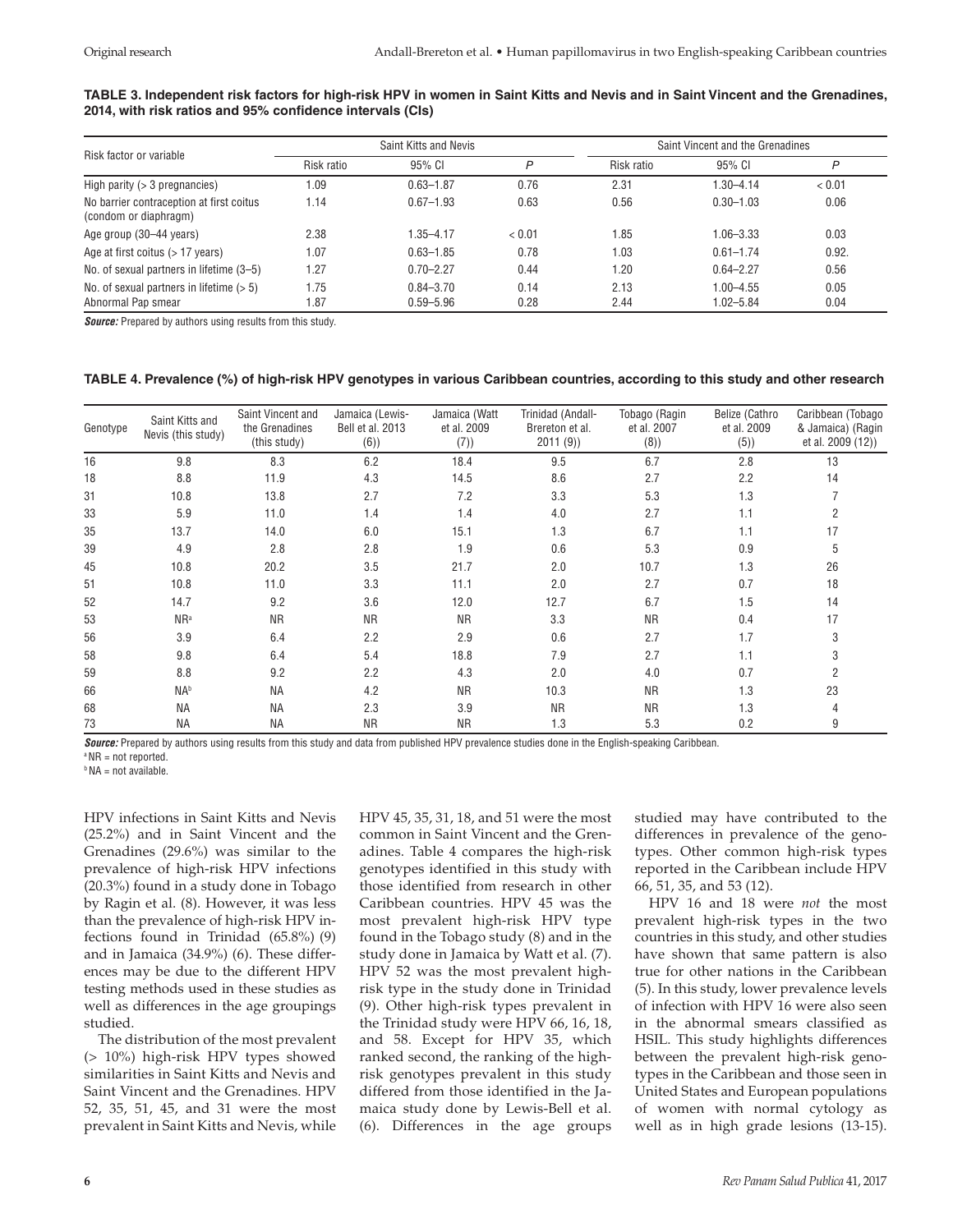However, this study is not able to report on whether HPV 16 and 18 are the most prevalent in women with cervical cancer, as has been reported in other international studies (3).

The majority of women in this study (94% in Saint Kitts and Nevis and 87% in Saint Vincent and the Grenadines) infected with high-risk HPV had normal cytology. This has also been shown in other HPV studies done in the Caribbean (5, 6, 11).

The contribution of HPV genotypes 16, 18, 31, 33, 35, 45, 51, 52, 56, 58, and 59 to cervical disease is well established (3, 4). These high-risk genotypes are common and have been shown to account for varying levels of cervical disease in different regions of the world (14). The 9-valent HPV vaccine is expected to provide protection against HPV 31, 33, 45, 52, 58, 6, 11, 16, and 18 and thus to prevent almost 90% of invasive cervical cancers worldwide (1). Additionally, the 9-valent vaccine is anticipated to reduce other HPV-related cancers (1, 4). The most prevalent high-risk HPV genotypes in Saint Kitts and Nevis were HPV 52, 35, 51, 45, and 31. In Saint Vincent and the Grenadines, they were HPV 45, 35, 31, 18, and 51. Therefore, the most-prevalent high-risk HPV genotypes identified in Saint Kitts and Nevis and Saint Vincent and the Grenadines are covered by the 9-valent vaccine (HPV 31, 33, 45, 52, 58, 6, 11, 16, 18), except for HPV 35. Consequently, the 9-valent vaccine holds great promise for reducing cervical disease in Saint Kitts and Nevis and Saint Vincent and the Grenadines. Further research is needed to develop a vaccine against HPV 35, which had the second highest prevalence in both countries.

Co-infection with other high-risk HPV types was identified in just over a fifth of the women with high-risk HPV in the two countries: 27.4% in Saint Kitts and Nevis, and 21.1% in Saint Vincent and the Grenadines. A similar percentage (24.4%) of multiple HPV infections (low risk and high risk) was identified in the Jamaica study (6). An even higher percentage (30.2%) of multiple infections was identified in Trinidad (9). In the two countries in this study, participants with

abnormal Pap smears had more infections with multiple high-risk HPV types. Therefore, this study reinforces the reports of the high prevalence of infection with multiple HPV types in other Caribbean countries.

In this study, younger age (30–44 years) was identified as a risk factor associated with high-risk HPV in both countries. Other studies, done in Belize and Trinidad, have identified the highest prevalence of HPV infections in the younger age groups (5, 9), with a relatively sharp drop after age 44 (5). Other risk factors associated with high risk in Saint Vincent and the Grenadines were high parity (> 3 pregnancies), having had  $\geq$  3 sexual partners in the lifetime, and having had an abnormal Pap smear. Having  $\geq$  3 pregnancies was also found to be associated with HPV infection in Trinidad (9).

#### **Conclusions**

This is the only known study of HPV prevalence and associated risk factors done in the countries of the Organization of Eastern Caribbean States. These results contribute to the evidence on HPV prevalence for small island states and other nations of the English-speaking Caribbean.

This research supports the accelerated introduction of HPV vaccines in the immunization schedule of the two study countries, since most of the circulating HPV genotypes are in the 9-valent HPV vaccine. The two countries could use the school health system to implement this vaccination program. In addition, continued research to develop a HPV vaccine for protection against HPV 35, the second most prevalent high-risk HPV genotype in both countries, is strongly recommended.

The study's results can also be used to guide decision-making regarding the introduction of the 9-valent HPV vaccine and the use of HPV testing as the primary screening modality for older women in other English-speaking Caribbean countries. It should be possible to conduct the processing and testing of HPV specimens in-country so as to

reduce possible negative outcomes relating to the quality of the specimens.

**Acknowledgments.** The authors wish to thank Oswaldo Benitez, who assisted with the development of the proposal; Wendel Guthrie (Jamaica) and Derrek Jeffers (Saint Kitts and Nevis) for providing clinical updates for the nurses in primary health care and NGO facilities that collected cervical specimens for the HPV study; and the private health facilities and nongovernmental organizations that collaborated and participated in the study. For the processing of the cervical specimens, we recognize the Caribbean Genetics (CARIGEN) laboratory, Department of Basic Medical Sciences, University of the West Indies, Mona, Kingston, Jamaica, as well as the Pathology Department at that same university. Special thanks also go to the Ministries of Health of Saint Kitts and Nevis and Saint Vincent and the Grenadines and their respective steering committees for collaboration and execution of the study through nurses and doctors collecting the data and cervical specimens. In Saint Kitts and Nevis, the steering committee included: Patrick Martin, Judy Nesbett, Eulynis Brown, Jenevie Daniels, Rhonda Lowry-Robinson, John Essein, Candace Gumbs, Clester Roberts, Derrek Jeffers, and Patrice Lawrence-Williams. In Saint Vincent and the Grenadines, the steering committee included: Simone Keizer-Beach, Sherian Slater, Camille Nichols, Ferosa Roache, Arlitha Scott, Ronald Child, Claudette Williams, and Anneke Wilson.

**Funding.** The study was supported by a grant from the Albert B. Sabin Vaccine Institute (Washington, D.C., United States of America). This organization was not involved in the study development or its execution.

#### **Conflicts of Interest.** None reported.

**Disclaimer.** Authors hold sole responsibility for the views expressed in the manuscript, which may not necessarily reflect the opinion or policy of the *RPSP/ PAJPH* or PAHO.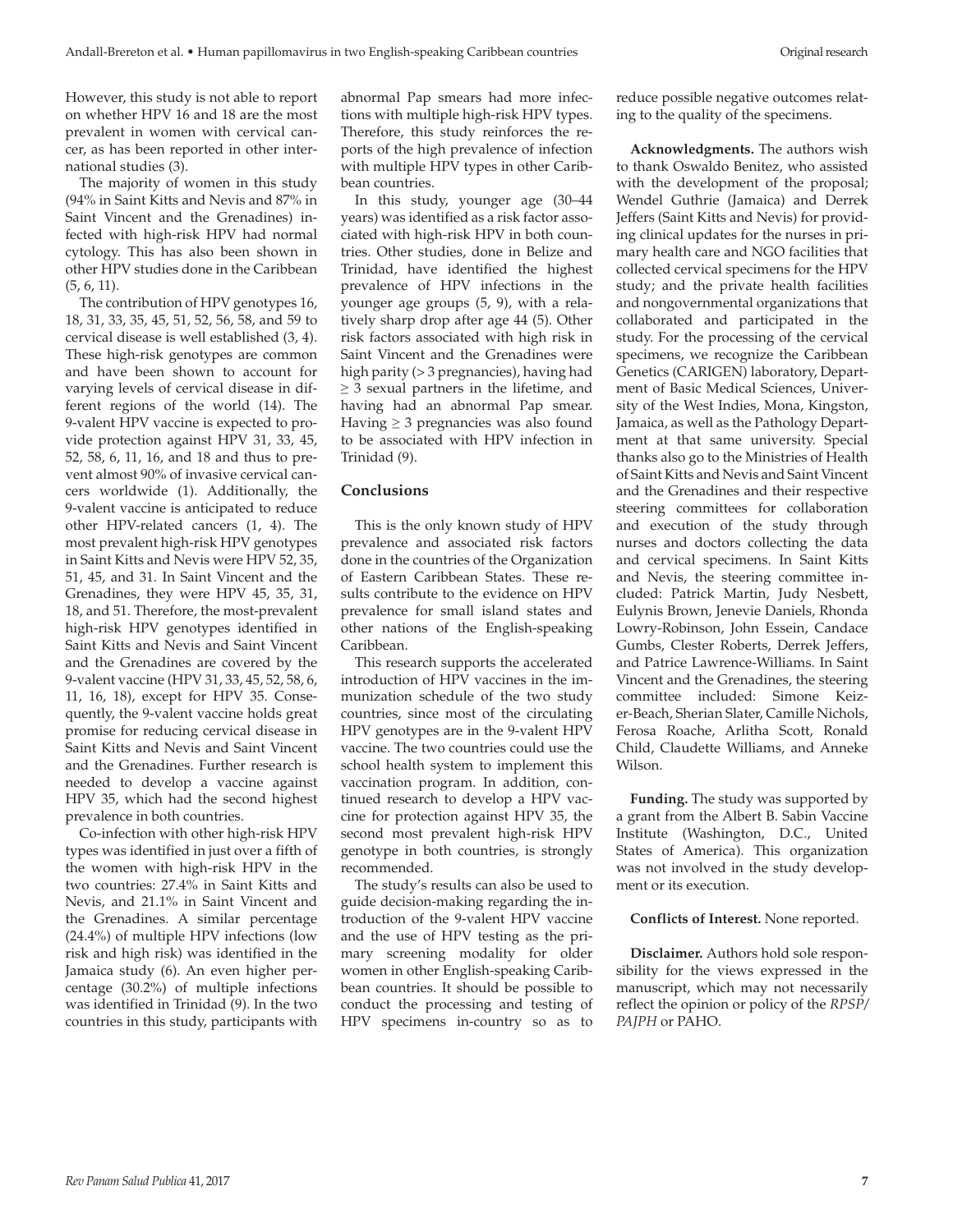## **REFERENCES**

- 1. Muñoz N. Human papillomavirus in the aetiology and prevention of genital cancers. Eur Rev. 2016 Feb 1;24(01):31–8.
- 2. GLOBOCAN 2012. Estimated cancer incidence, mortality and prevalence worldwide in 2012. Available at: [http://](http://globocan.iarc.fr) [globocan.iarc.fr](http://globocan.iarc.fr) Accessed 20 July 2016.
- 3. Joura EA, Ault KA, Bosch FX, Brown D, Cuzick J, Ferris D, et al. Attribution of 12 high-risk human papillomavirus genotypes to infection and cervical disease. Cancer Epidemiol Biomarkers Prev. 2014 Oct;23(10):1997-2008. doi: 10.1158/1055- 9965.EPI-14-0410.
- 4. Serrano B, Alemany L, Tous S, Bruni L, Clifford GM, Weiss T, et al. Potential impact of a nine-valent vaccine in human papillomavirus related cervical disease. Infect Agent Cancer. 2012 Dec 29;7(1):38. doi: 10.1186/1750-9378-7-38.
- 5. Cathro HP, Loya T, Dominguez F, Howe SL, Howell R, Orndorff K, et al. HPV profile of women in Belize City, Belize: correlation with cervical cytopathology findings. Human Pathol. 2009 Jul 31;40(7): 942–9.
- 6. Lewis-Bell K, Luciani S, Unger ER, Hariri S, McFarlane S, Steinau Me, et al. Genital human papillomaviruses among women of reproductive age in Jamaica. Rev Panam Salud Publica. 2013;33(3):159–65.
- 7. Watt A, Garwood D, Jackson M, Younger N, Ragin C, Smikle M, et al. High risk and multiple human papilloma (HPV) infections in cancer-free Jamaican women. Infect Agent Cancer. 2009; 4 (Suppl 1) S11. Published online 2009 Feb 10. doi: 10.1186/1750-9378-4S1-S11.
- 8. Ragin CC, Wheeler VW, Wilson JB, Bunker CH, Gollin SM, Patrick AL, et al. Distinct distribution of HPV types among cancerfree Afro-Caribbean women from Tobago. Biomarkers. 2007 Jan 1;12(5):510–22.
- 9. Andall-Brereton GM, Hosein F, Salas RA, Mohammed W, Monteil MA, Goleski V, et al. Human papilloma virus genotypes and their prevalence in a cohort of women in Trinidad. Rev Panam Salud Publica. 2011;29(4):220–6.
- 10. Sacace Biotechnologies. HPV High Risk Screen Real-TM Quant. Como, Italy: Sacace Biotechnologies; 2009.
- 11. Bruni L, Diaz M, Castellsagué M, Ferrer E, Bosch FX, de Sanjosé S. Cervical human papillomavirus prevalence in 5 continents: meta-analysis of 1 million women with normal cytological findings. J Infect Dis. 2010 Dec 15;202(12):1789–99. doi: 10.1086/ 657321. Epub 2010 Nov 10.
- 12. Ragin CC, Watt A, Markovic N, Bunker CH, Edwards RP, Eckstein S, et al. Comparisons of high-risk cervical HPV infections in

Caribbean and US populations. Infect Agent Cancer. 2009; 4 (Suppl 1) S9. Published online 2009 Feb 10. doi: 10.1186/1750-9378-4S1-S9.

- 13. Clifford GM, Gallus S, Herrero R, Munoz N, Snijders PJ, Vaccarella S, et al. Worldwide distribution of human papilloma virus types in cytologically normal women in the International Agency for Research on Cancer HPV prevalence surveys: a pooled analysis. The Lancet. 2005 Sep 23;366(9490):991–8.
- 14. Ciapponi A, Bardach A, Glujovsky D, Gibbons L, Picconi MA. Type-specific HPV prevalence in cervical cancer lesions in Latin America and the Caribbean: systematic review and meta-analysis. PLoS One. 2011;6(10): e25493.
- 15. Castellsagué X, Ault KA, Bosch FX, Brown D, Cuzick J, Ferris DG, et al. Human papillomavirus detection in cervical neoplasia attributed to 12 high-risk genotypes by region. Papillomavirus Res. 2016 Dec;2:61-9.

Manuscript received on 1 March 2016. Revised version accepted for publication on 28 July 2016.

#### **RESUMEN**

**Prevalencia del virus del papiloma humano de alto riesgo en las mujeres de dos países del Caribe de habla inglesa**

*Objetivo.* Caracterizar la infección por el virus del papiloma humano (VPH) de alto riesgo en una muestra de mujeres de dos países pequeños del Caribe de habla inglesa: Saint Kitts y Nevis, y San Vicente y las Granadinas.

*Métodos.* Participaron en el estudio mujeres sexualmente activas ≥ 30 años que acudieron a centros de atención primaria. Se realizó un examen ginecológico a todas las participantes y se le tomaron dos muestras cervicouterinas: 1) una muestra para efectuar la prueba de Papanicolaou y 2) células cervicouterinas exfoliadas para efectuar la prueba de ADN del VPH, mediante la prueba de detección del VPH de alto riesgo en tiempo real (HPV High Risk Screen Real-TM, Sacace). Se evaluaron los genotipos de alto riesgo del VPH en 404 mujeres en Saint Kitts y Nevis, y en 368 mujeres en San Vicente y las Granadinas.

*Resultados.* Se detectó VPH de alto riesgo en 102 de 404 mujeres (25,2%) de Saint Kitts y Nevis, y en 109 de 368 (29,6%) de San Vicente y las Granadinas. Los genotipos 52, 35, 51, 45 y 31 de VPH de alto riesgo fueron los detectados con más frecuencia en Saint Kitts y Nevis. En San Vicente y las Granadinas, los más frecuentes fueron los genotipos 45, 35, 31, 18 y 51. Se observó una relación significativa entre la edad actual y la infección por el VPH de alto riesgo en los dos países. Además, en San Vicente y las Granadinas, se halló que la multiparidad (> 3 embarazos) y los resultados anómalos de la prueba de Papanicolaou son factores de riesgo independientes de la infección por el VPH de alto riesgo.

*Conclusiones.* Estos resultados aportan datos acerca de la prevalencia del VPH en los estados insulares pequeños del Caribe y respaldan la introducción acelerada de la vacuna nonavalente contra el VPH en los dos países y en los demás países del Caribe de habla inglesa. Se recomienda aplicar los resultados de este estudio para guiar la formulación de políticas con respecto a la incorporación de las pruebas de detección del VPH como método primario de tamizaje en las mujeres mayores.

**Palabras clave** Papiloma; prevalencia; enfermedades del cuello del útero; Región del Caribe.